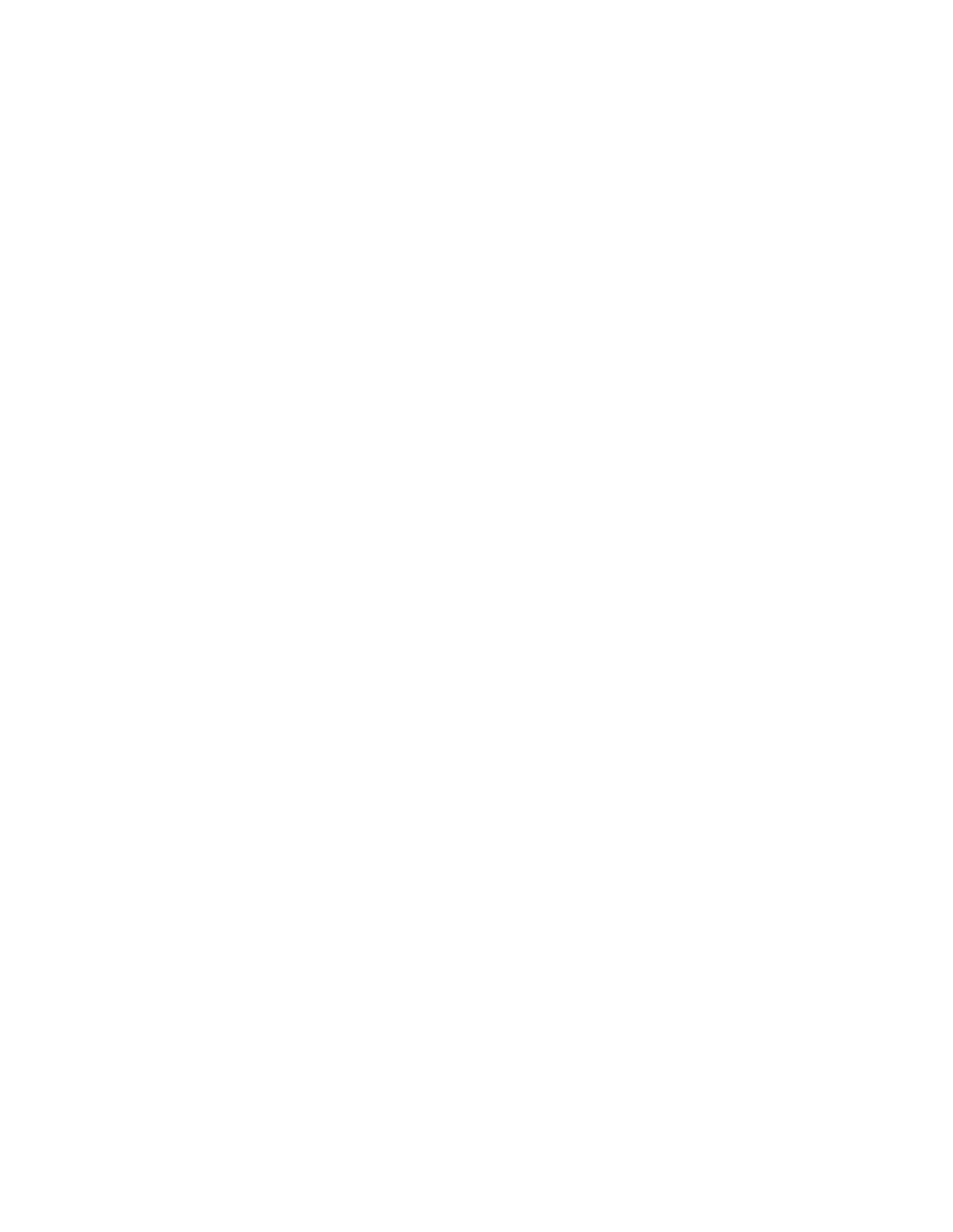# Figures of Merit

Martin Tompa

<u>1988</u> - 2000 - 200<del>0 - 2000 - 2000 - 200</del> Your Heights, New York 10598889888

<sup>\*</sup>A preliminary version of these results was presented at the  $29^{th}$  Annual Symposium on Follies of Computer S
ien
e, White Plains, New York, O
tober 24, 1988.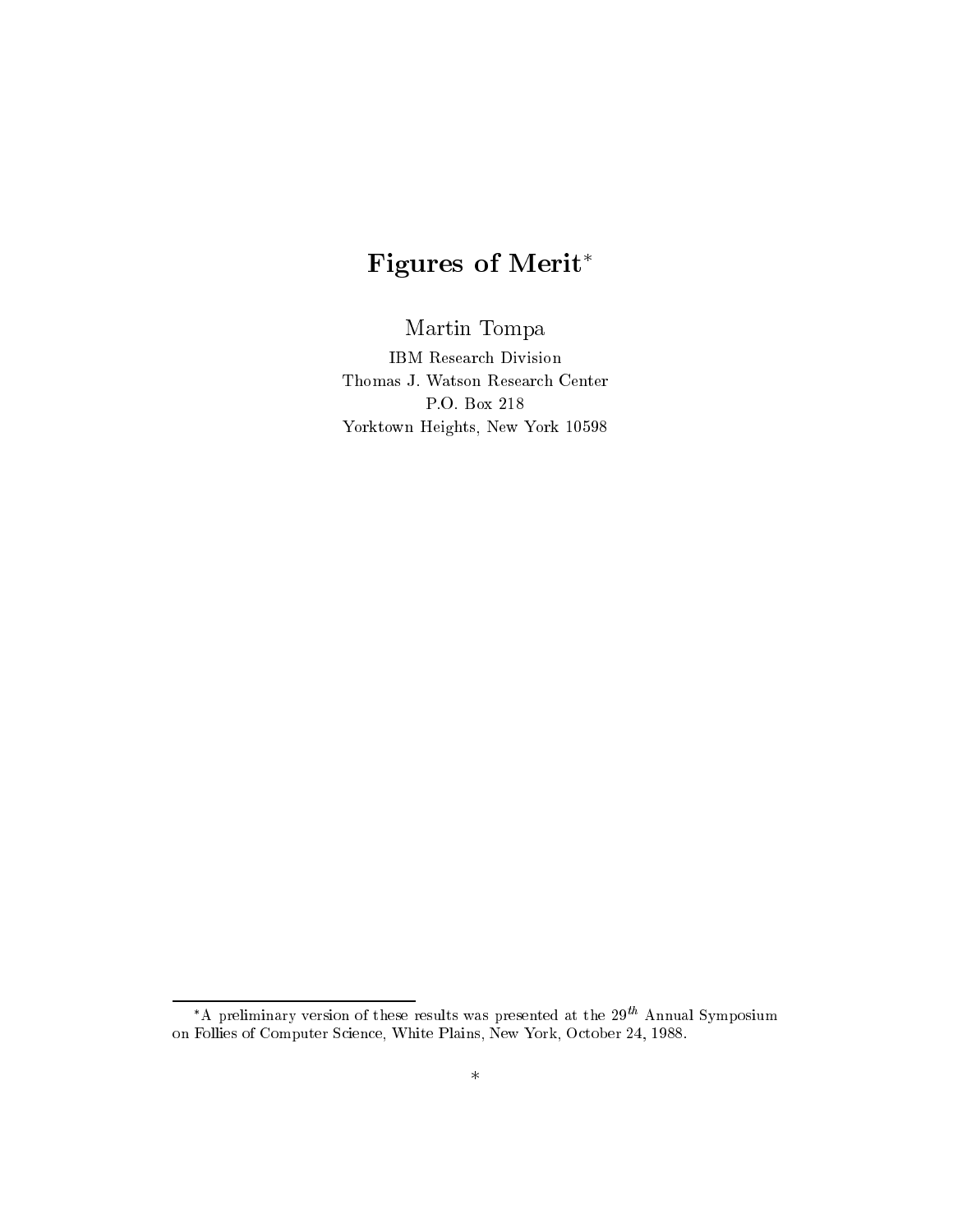#### 1In the Spotlight

Watch out for the fellow who talks about putting things in order! Putting things in order always means getting other people under your control.

 $- Denis$  Diderot, 1796

In Theoretical Computer Science it is customary to alphabetize the names of oauthors on the title page of ollaborative publi
ations. For those of us whose name will never appear before the phrase *et al.*, this can be cause for on
ern.

Given the custom of alphabetizing, and under the assumption that surnames are distributed uniformly over the alphabet, one would expe
t to see su
h ollaborations as

Beeri, Mendelzon, Sagiv, and Ullman  $[4]$ .

On the other hand, something seems amiss with the ollaboration

Vishkin and Wigderson  $[36]$ .

After all, if Uzi Vishkin hose a oauthor at random, what is the probability that that coauthor's surname would occur later in the alphabet than Vishkin? Armed with this example, we make the following definition.

 $\mathcal{D} = \{x_1, x_2, \ldots, x_m\}$  . In a spotlight factor of  $\mathcal{D} = \{x_1, x_2, \ldots, x_m\}$  , the spotlight factor  $\mathcal{D} = \{x_1, x_2, \ldots, x_m\}$ tor of  $X_0$  is

$$
\star(X_0)=(1-.X_0)^k \cdot \cdot^*
$$

In words, the spotlight factor is the probability that  $k$  coauthors chosen independently at random will all have surnames later in the alphabet than  $X_0$ ; the lower the spotlight factor, the more impressive the achievement of the first author.

In this definition, the notation  $\,$ ,  $\,$ vishkin, for example, is of course the radix 27 fraction, where  $a = 1, b = 2, \ldots, z = 26$ , and blanks and punctuation represent 0.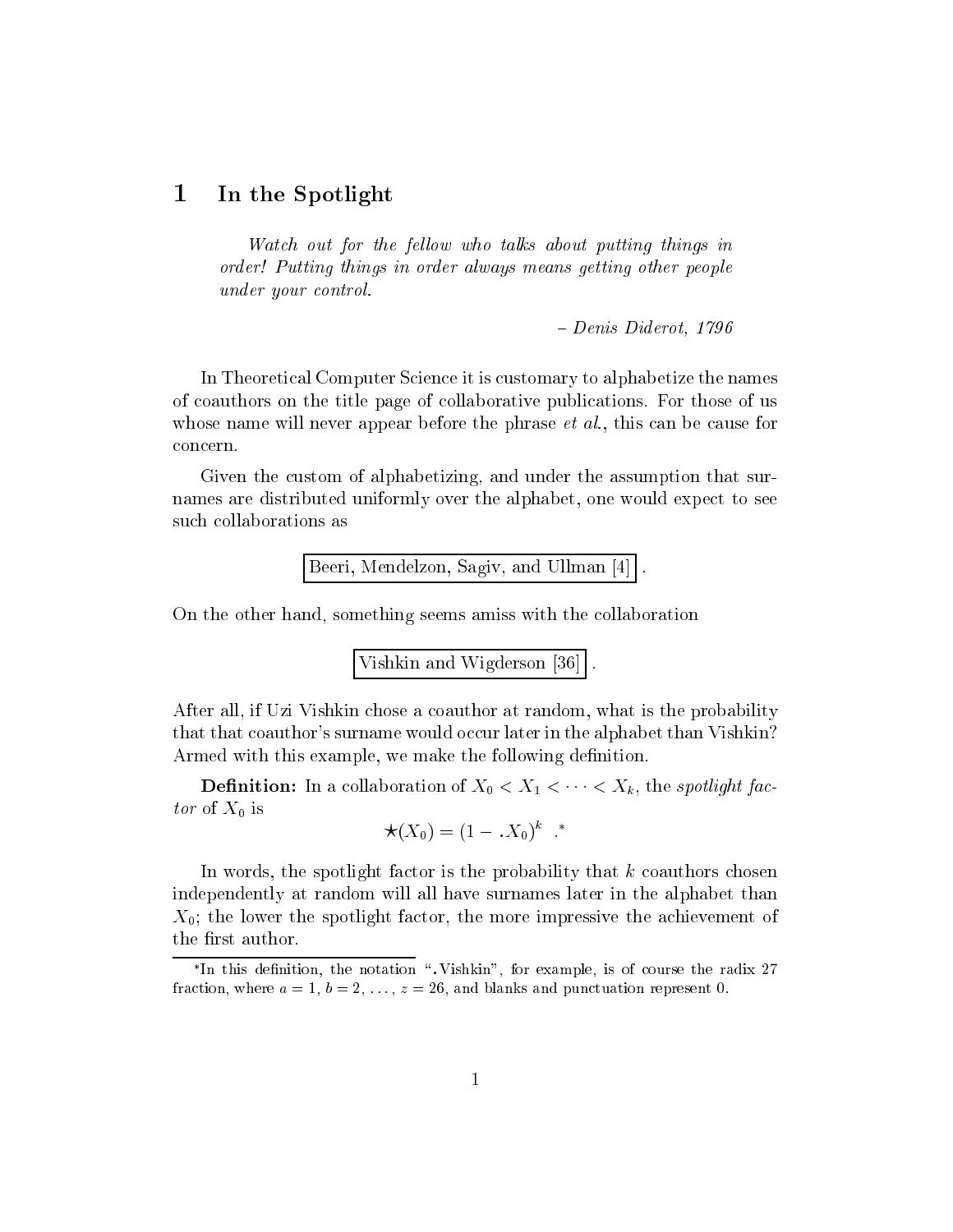| $(X_{0})$ | $X_0$ et al.                                  |
|-----------|-----------------------------------------------|
| 0.1889    | Ogden, Riddle, & Rounds [20]                  |
| 0.1719    | Vishkin & Wigderson [36]                      |
| 0.1640    | Paul, Seiferas, & Simon [24]                  |
| 0.12685   | Wong $&$ Yao [37]                             |
| 0.12680   | Wood $&$ Yap [38]                             |
| 0.1214    | Karmarkar, Karp, Lipton, Lovász, & Luby [14]  |
| 0.0919    | Ruzzo, Simon, & Tompa [28]                    |
| 0.0851    | Schwartz, Sharir, & Siegel [30]               |
| 0.0664    | Paul, Pippenger, Szemerédi, & Trotter [21]    |
| 0.0255    | Santoro, Sidney J., Sidney S., & Urrutia [29] |

Table 1: The Top Ten Spotlight Fa
tors

Example <sup>1</sup> In the aforementioned ol laboration of Vishkin and Wigderson [36],

$$
\star (Vishkin) = 1 - .Vishkin
$$
  
=  $1 - \left(\frac{22}{27^1} + \frac{9}{27^2} + \frac{19}{27^3} + \cdots\right)$   
 $\approx 0.1719$ 

In contrast, the less exotic collaboration of Beeri, Mendelzon, Sagiv, and Ullman  $[4]$  achieves a more modest spotlight factor:

$$
\star(Beeri) = (1 - .Beeri)^3
$$
  
=  $\left(1 - \left(\frac{2}{27^1} + \frac{5}{27^2} + \frac{5}{27^3} + \cdots\right)\right)^3$   
 $\approx 0.7756 \square$ 

Table 1 lists the top ten spotlight factors in the Theoretical Computer Science community. A two-author collaboration that exceeds the record of 0.0255 would have to be at least Zippel and Zuck, which would achieve  $\star$ (Zippel)  $\approx$  0.0238. At the other extreme of the alphabet, Adleman would have to collaborate with 84 other coauthors in order to achieve a spotlight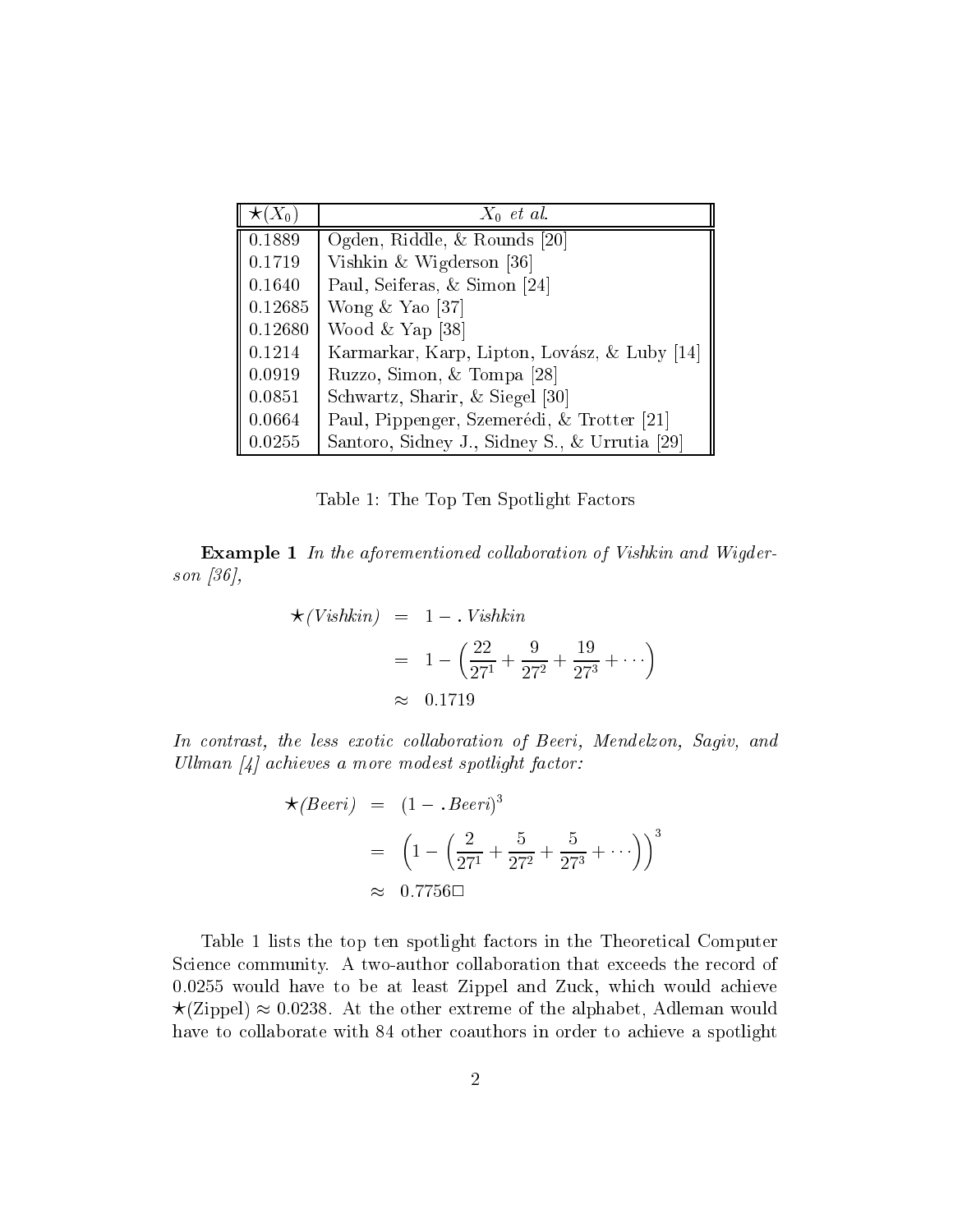| Paul, Pippenger, Szemerédi, & Trotter [21] |
|--------------------------------------------|
| Paul, Seiferas, & Simon [24]               |
| Paul & Reischuk [23]                       |
| Paul, Prauß, & Reischuk [22]               |
| Paul & Tarjan [25]                         |
| Paul, Tarjan, & Celoni [26]                |

Table 2: A Sampling of Wolfgang Paul's Collaborations

factor of 0.0246, and he would have to ensure that the list didn't include Aanderaa or Abelson.

Note that the only researcher who appears twice in the top ten of Table 1 is Wolfgang Paul. As corroboration of the statistical significance of the spotlight factor, a random sampling of Paul's publications is listed in Table 2.

This section closes with a particularly reprehensible form of the spotlight phenomenon, namely, those professors who willfully hoose their graduate student advisees with surnames later in the alphabet than theirs, hoping to ash in at the time of future ollaborations. Some examples are given in Table 3.

There is one known instan
e in whi
h a resour
eful Ph.D. student named Yehuda outspotlighted his advisor Shimon Even. When it came time to publish the results of their ollaboration, Even announ
ed his inevitable intention of being first author. Yehuda responded by legally changing his name to Bar-Yehuda [3].

### 2Out of the Spotlight

One of the most pernicious effects of haste is obscurity.

 $= Samuel Johnson, 1752$ 

After completing our careful study of the spotlight factor, we were settling ba
k to rest on our laurels when the ollaboration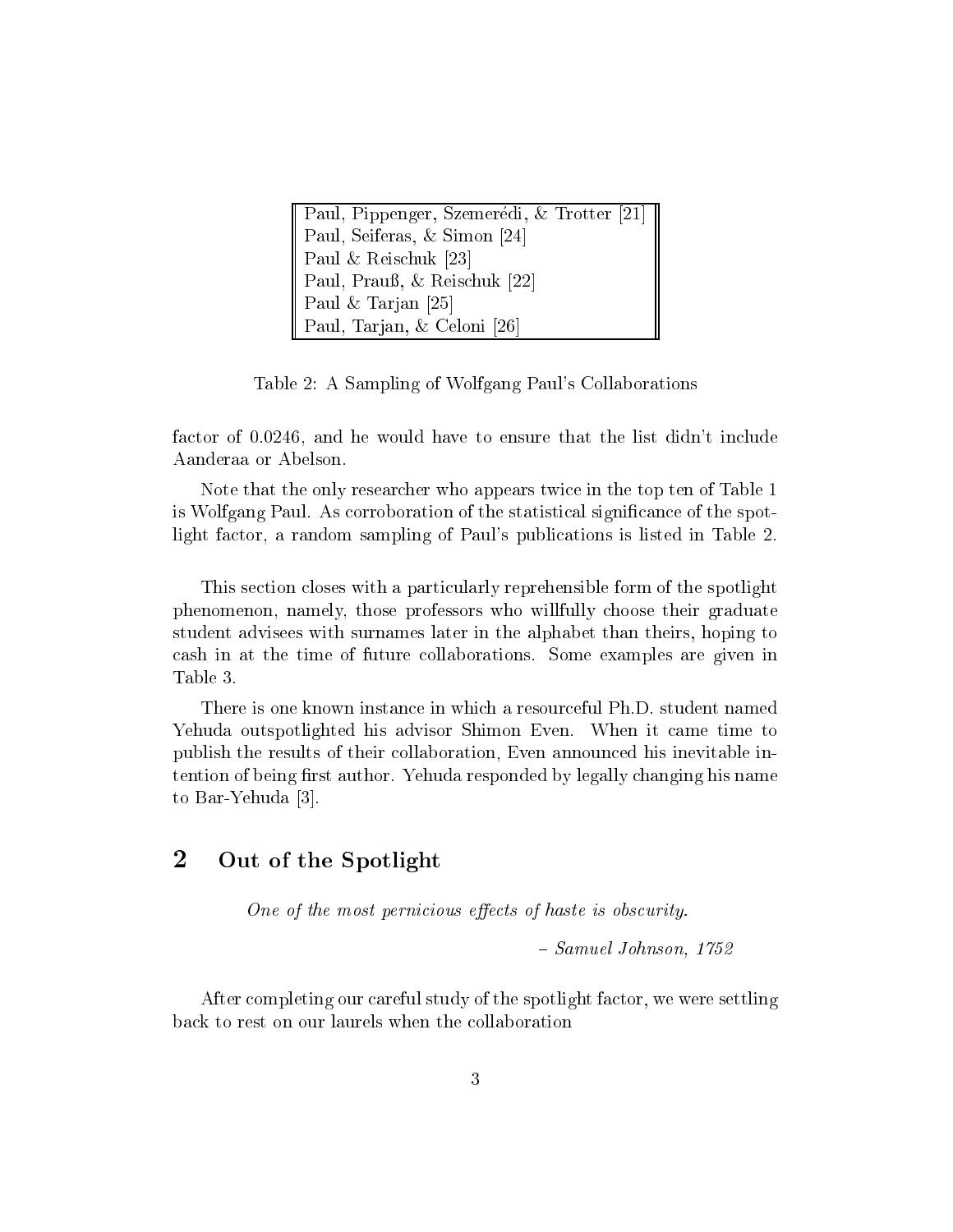| Advisor  | $\it{Advisee}$ |
|----------|----------------|
| Paul     | Prauß          |
|          | Reisch         |
|          | Reischuk       |
|          | Rollig         |
|          | Schnitger      |
| Shamir   | Snir           |
|          | Upfal          |
| Shiloach | Vishkin        |
| Tompa    | Venkateswaran  |
|          | Woll           |
| Ullman   | Yannakakis     |

Table 3: Reprehensible Form of Spotlight Fa
tor

| Brassard & Crépeau [8] |  |  |  |  |
|------------------------|--|--|--|--|
|------------------------|--|--|--|--|

ame to light. Something seemed biased about this ollaboration, but in this case the fault cannot be Brassard's, who is likely to be first author in any collaboration. Closer inspection revealed Crépeau to be the culprit. After all, if Crépeau chose a coauthor at random, what is the probability that that oauthor's surname would upstage his by as little as Brassard's did? Armed with this example, we make the following definition.

 $\Gamma$  . The contract of  $\Gamma$  is a contract of  $\Gamma$  of  $\Gamma$  of  $\Gamma$  ,  $\Gamma$  ,  $\Gamma$  ,  $\Gamma$  ,  $\Gamma$  ,  $\Gamma$  ,  $\Gamma$  ,  $\Gamma$  ,  $\Gamma$  ,  $\Gamma$  ,  $\Gamma$  ,  $\Gamma$  ,  $\Gamma$  ,  $\Gamma$  ,  $\Gamma$  ,  $\Gamma$  ,  $\Gamma$  ,  $\Gamma$  ,  $\Gamma$  ,  $\Gamma$  ,  $\Gamma$  ,  $\Gamma$  ,  $\Gamma$  , *obliviousness* of  $X_i$  is

$$
\dot{\zeta}(X_i) = (X_i - X_0)^i,
$$

for  $1 \leq i \leq k$ .

In words, the coefficient of obliviousness is the probability that i coauthors chosen independently at random will all have surnames that precede  $X_i$  as narrowly as does  $X_0$ ; the lower the coefficient, the more oblivious  $X_i$  is to fame.

Example <sup>2</sup> In the aforementioned ol laboration of Brassard and  $Crépeau [8],$ 

$$
i_{\cdot}
$$
 $(Crépeau) = .Crépeau - .Brassard$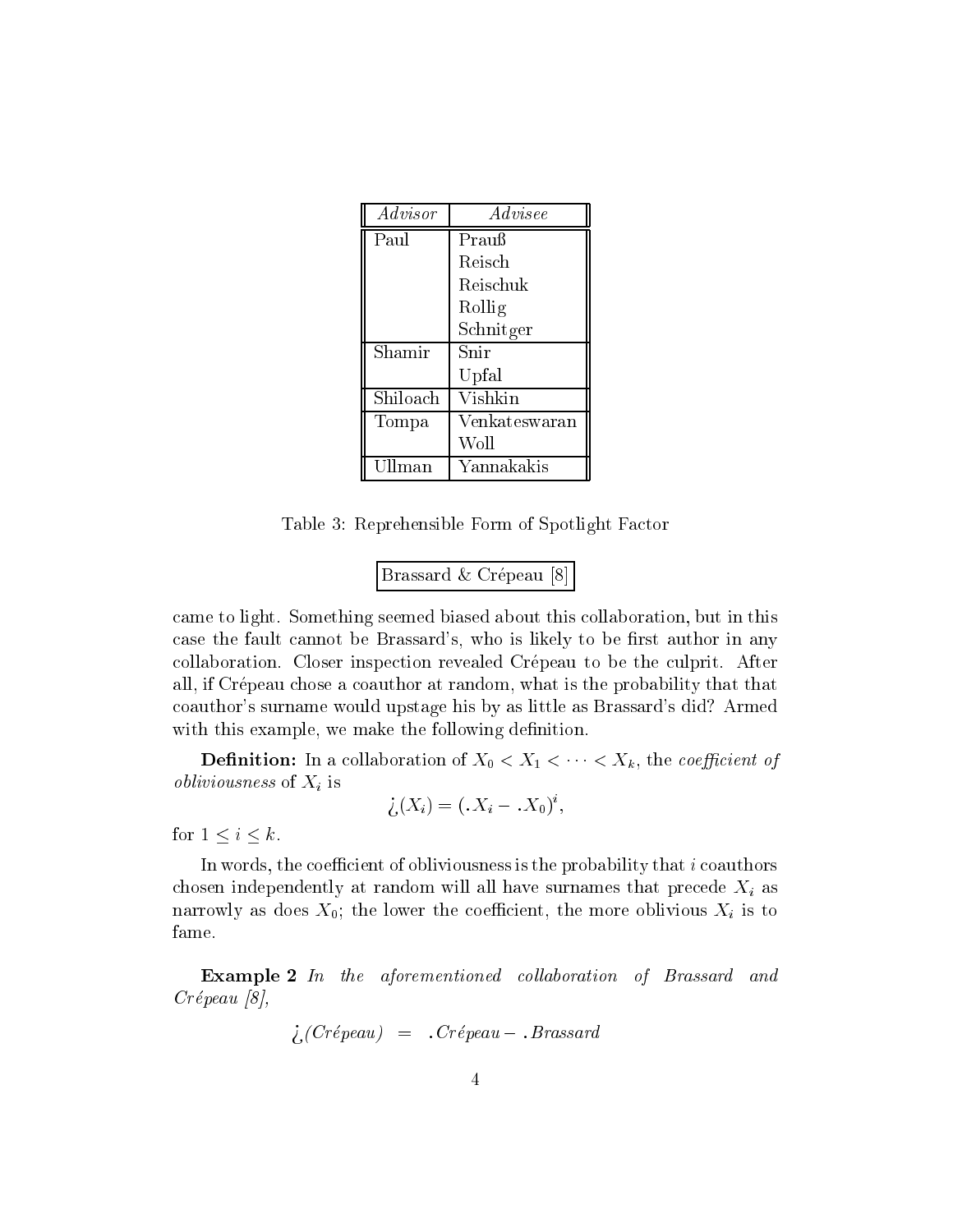$$
= \frac{1}{27^{1}} + \frac{0}{27^{2}} + \frac{4}{27^{3}} - \frac{3}{27^{4}} + \cdots
$$
  

$$
\approx 0.0372
$$

In contrast, our standard example of Beeri, Mendelzon, Sagiv, and Ullman [4] *achieves a more modest coefficient of obliviousness:* 

$$
\dot{\zeta}(Ullman) = (.Ullman - .Beeri)^3
$$

$$
= \left(\frac{19}{27^1} + \frac{7}{27^2} + \frac{7}{27^3} - \frac{5}{27^4} - \cdots\right)^3
$$

$$
\approx 0.3635\Box
$$

Table 4 lists the top coefficients of obliviousness in the Theoretical Computer Science community.

#### 3 The Fundamental Theorem

There's a sucker born every minute.

- attributed to Phineas T. Barnum

Comparing Tables 1 and 4, it is apparent that many of the collaborations that occur in the former also occur in the latter, and that in all cases the constants are much smaller in the latter. This leads us to the

Fundamental Theorem of  $Col$ **laborative Sociology:** If  $X_0 < X_1 < \cdots < X_k$  agree to collaborate,  $X_k$ 's obliviousness to fame exceeds  $X_0$ 's appetite for fame.

**Proof:**  $(X_k - .X_0)^k < (1 - .X_0)^k$  $\Box$ 

#### $\boldsymbol{4}$ Monotone Erdös Number

These studies raise the question of a natural variation of the well known "Erdös number". Define a directed graph  $G = (V, E)$ , where V is the set of all researchers, and  $(u, v) \in E$  if and only if there is some publication in which u appears earlier in the list of coauthors than  $v$ .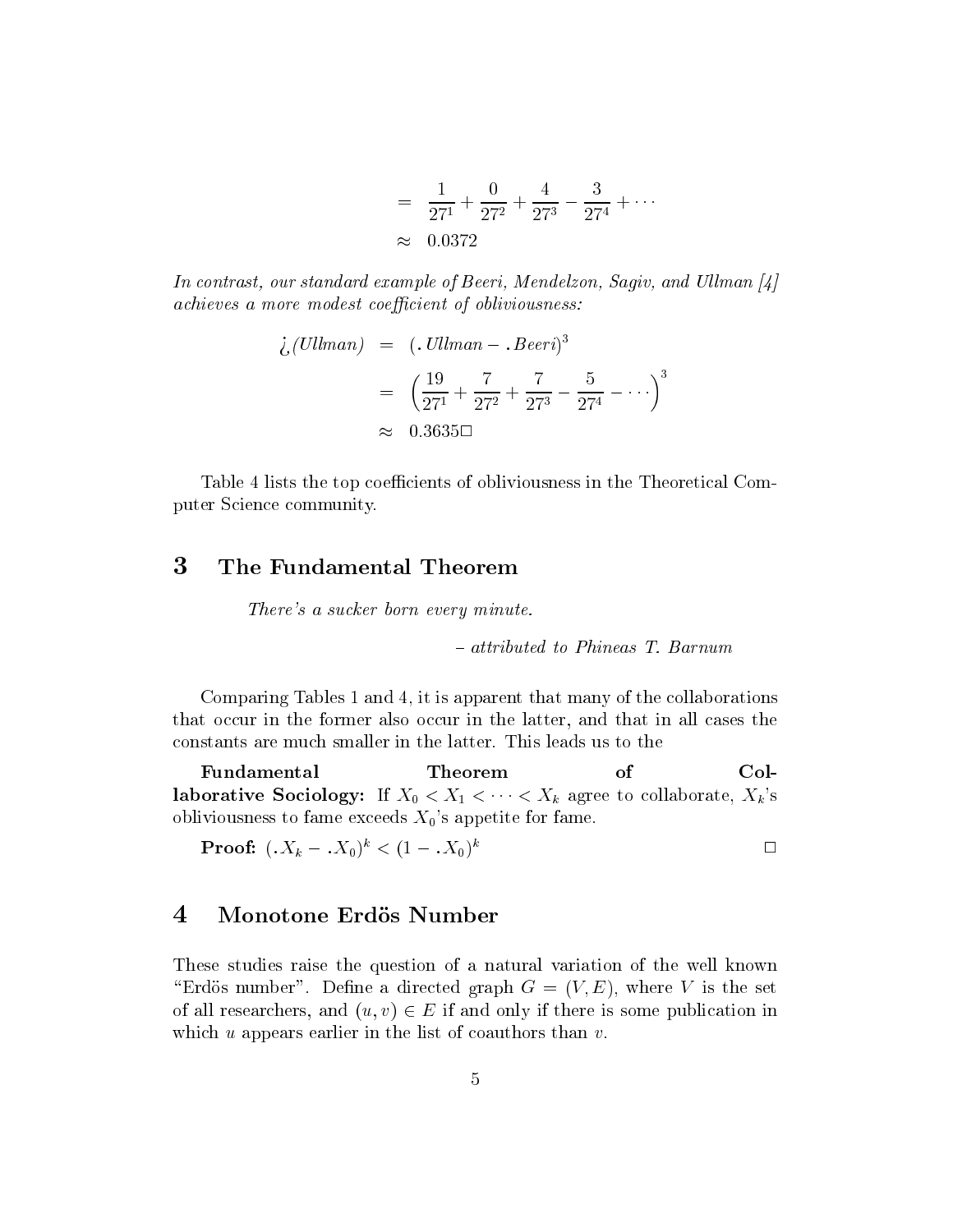| $\lambda(X_k)$                | al. et $X_k$                                  |
|-------------------------------|-----------------------------------------------|
| 0.0372                        | Brassard & Crépeau [8]                        |
| 0.0369                        | Borodin & Cook $[6]$                          |
| 0.0364                        | Vishkin & Wigderson [36]                      |
| 0.0334                        | Ladner & Lynch $[16]$                         |
| 0.0278                        | Bhatt & Cai $[5]$                             |
| 0.0185                        | Alon & Azar $[2]$                             |
| 0.0169                        | Garey, Graham, & Johnson [10]                 |
| 0.0151                        | Ogden, Riddle, & Rounds [20]                  |
| 0.0149                        | Kung & Leiserson [15]                         |
| $0.0148*$                     | Paul, Seiferas, & Simon [24]                  |
| 0.0095                        | Aggarwal & Anderson $[1]$                     |
| 0.0086                        | Shamir & Snir [31]                            |
| 0.0071                        | Solovay & Strassen [32]                       |
| 0.0062                        | Paul, Prauß, & Reischuk [22]                  |
| 0.0050                        | Paul, Pippenger, Szemerédi, & Trotter [21]    |
| 0.0043                        | Ruzzo, Simon, & Tompa [28]                    |
| $9.30 \times 10^{-4}$         | Santoro, Sidney J., Sidney S., & Urrutia [29] |
| $2.23 \times 10^{-4}$         | Kahn, Klawe, & Kleitman [13]                  |
| $2.00 \times 10^{-4}$         | Lenstra A., Lenstra H., & Lovász [19]         |
| $6.57 \times 10^{-5}$         | Schwartz, Sharir & Siegel [30]                |
| $2.24 \times 10^{-5}$         | Leighton $\&$ Leiserson [18]                  |
| $1.64 \times 10^{-5}$         | Karmarkar, Karp, Lipton, Lovász, & Luby [14]  |
| $1.40\times10^{-6}$           | Brassard & Bratley [7]                        |
| $3.58\times10^{-7}$           | Yao A. & Yao F. [39]                          |
| $3.39 \times 10^{-7}$ †       | Goldreich, Goldwasser, & Micali [11]          |
| $8.56 \times 10^{-13}$ ‡      | Lenstra A., Lenstra H., & Lovász [19]         |
| $4.17 \times 10^{-15}$ §      | Vazirani U. & Vazirani V. [35]                |
| $1.53$<br>$\times$ $10^{-15}$ | Plumstead B. & Plumstead J. [27]              |

\*A popular conjecture at this time was that the limit of  $\iota(X)$  was  $\left(\frac{5 \ln \pi}{27}\right)$  $\big)^e \approx$ 0:01475.

<sup>y</sup> >(Goldwasser)

<sup>z</sup> >(Lenstra H.)

xA long-standing onje
ture held that this was the quantum of obliviousness, based on the remarkable oin
iden
e that it is Plan
k's onstant when measured in electron volts - seconds. This conjecture was finally disproved by Joan Boyar [personal communication].

Table 4: The Top CoeÆ
ients of Obliviousness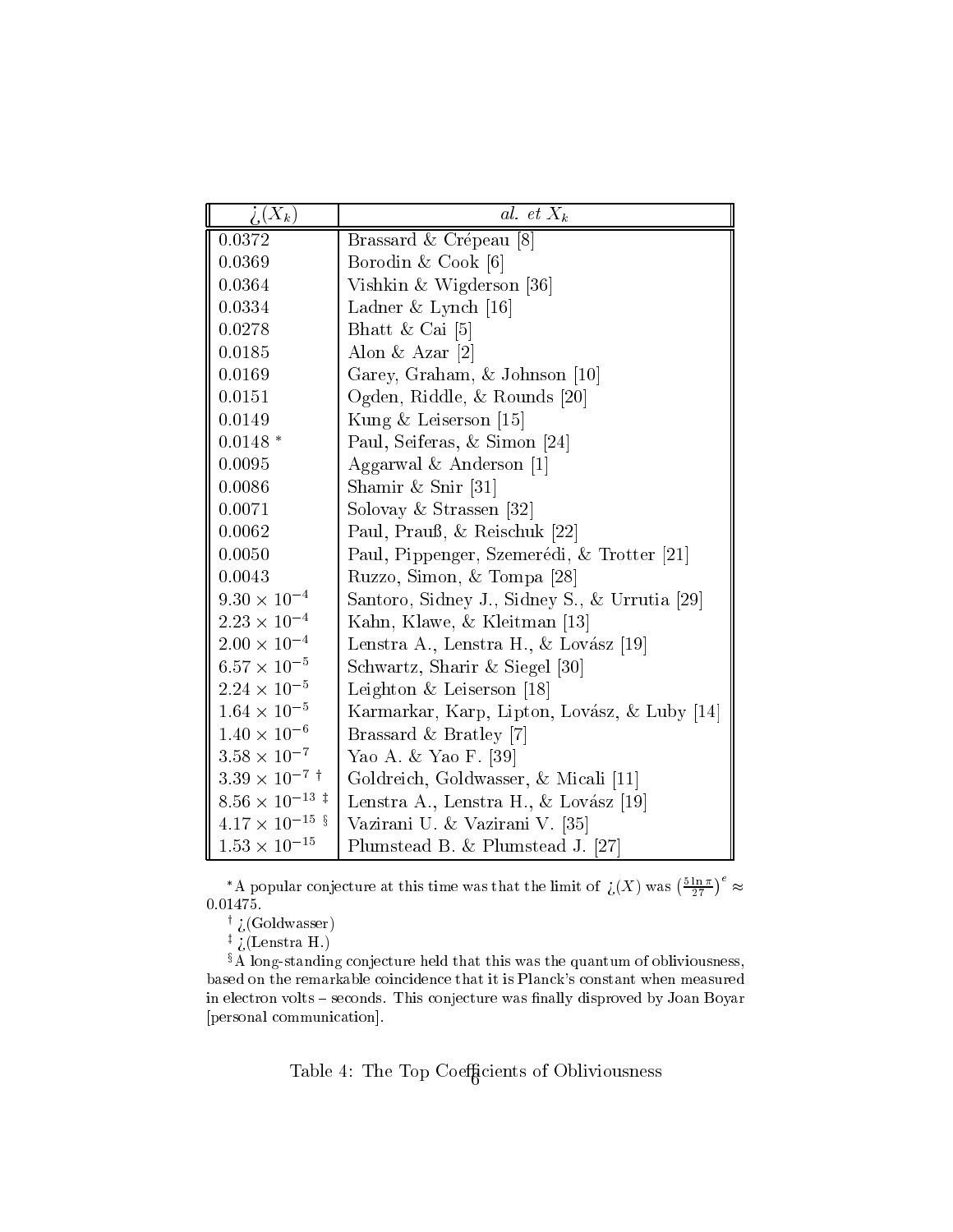|  |  |  |  | Erdös, <i>Graham</i> , & Szemerédi [9] |  |  |
|--|--|--|--|----------------------------------------|--|--|
|--|--|--|--|----------------------------------------|--|--|

Graham, Lawler, Lenstra, & Rinnooy Kan [12]

3. Lawler,  $Tarjan$ , & Valdez [17]

- 4. Tarjan  $\&$  Vishkin [33]
- Vishkin & Wigderson [36]

Table 5: Monotone Erdös Numbers

Denition: The monotone Erdos number of <sup>X</sup> is the length of a longest directed path in  $G$  between Paul Erdos and  $\Lambda$ .'

Table 5 illustrates that Wigderson's monotone Erdös number is 5. We know of no one in the Theoreti
al Computer S
ien
e ommunity with a greater nite value.

#### $\overline{5}$ **Conclusions**

Figures often beguile me, particularly when I have the arranging of them myself; in which case the remark attributed to Disraeli would often apply with justice and force: "There are three kinds of lies: lies, damned lies, and statisti
s."

 $-$  Mark Twain, 1924

This paper introdu
ed the following new statisti
s:

- 1. Spotlight fa
tor
- 2. Coefficient of obliviousness
- 3. Monotone Erdos number
- 4. Johnson number

Denition: The Johnson number <sup>J</sup> (X) is the number of statisti
s that <sup>X</sup> has studied before David Johnson.

The ordinary Erdos number is the length of a *shortest* path in the undirected version of  $G$ . In contrast, the challenge in this new definition is to find some  $X$  with as great a finite value as possible.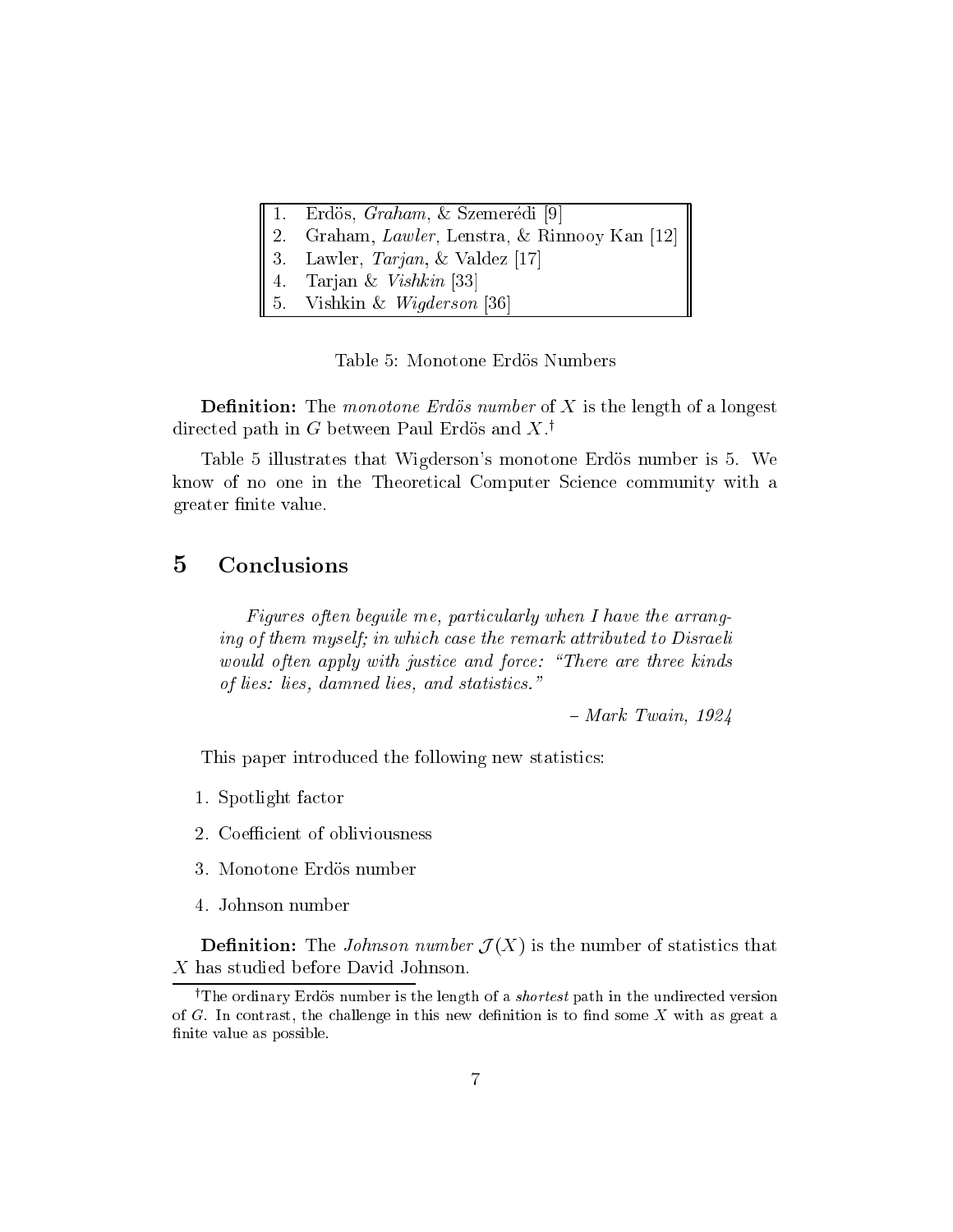Theorem: <sup>J</sup> (Tompa) = 4:

## A
knowledgements

I thank the numerous ontributors who inundated me with suggested additions after the Follies presentation. I an only wish that my serious resear
h would stimulate half as much enthusiasm in the community.

- [1] Alok Aggarwal and Richard J. Anderson. A Random  $NC$  algorithm for depth first search. *Combinatorica*,  $8(1):1-12$ , 1988.
- [2] Noga Alon and Y. Azar. Parallel comparison algorithms for approximation problems. In 29th Annual Symposium on Foundations of Computer Science, pages 194–203, White Plains, NY, October 1988. IEEE.
- [3] R. Bar-Yehuda and S. Even. A linear-time approximation algorithm for the weighted vertex cover problem. Journal of Algorithms,  $2.198-203$ , 1981.
- [4] C. Beeri, A. O. Mendelzon, Yehoshua Sagiv, and Jeffrey D. Ullman. Equivalence of relational database schemes. In *Conference Record of* the Eleventh Annual ACM Symposium on Theory of Computing, pages 319{329, Atlanta, GA, April-May 1979.
- [5] Sandeep N. Bhatt and Jin-Yi Cai. Taking random walks to grow trees in hypercubes. Journal of the ACM,  $40(3):741-764$ , July 1993.
- [6] Allan Borodin and Stephen A. Cook. A time-space tradeoff for sorting on a general sequential model of computation. SIAM Journal on *Computing*,  $11(2):287{-}297$ , May 1982.
- [7] Gilles Brassard and P. Bratley. Algorithmics: Theory and Practice. Prentice-Hall, Inc., 1988.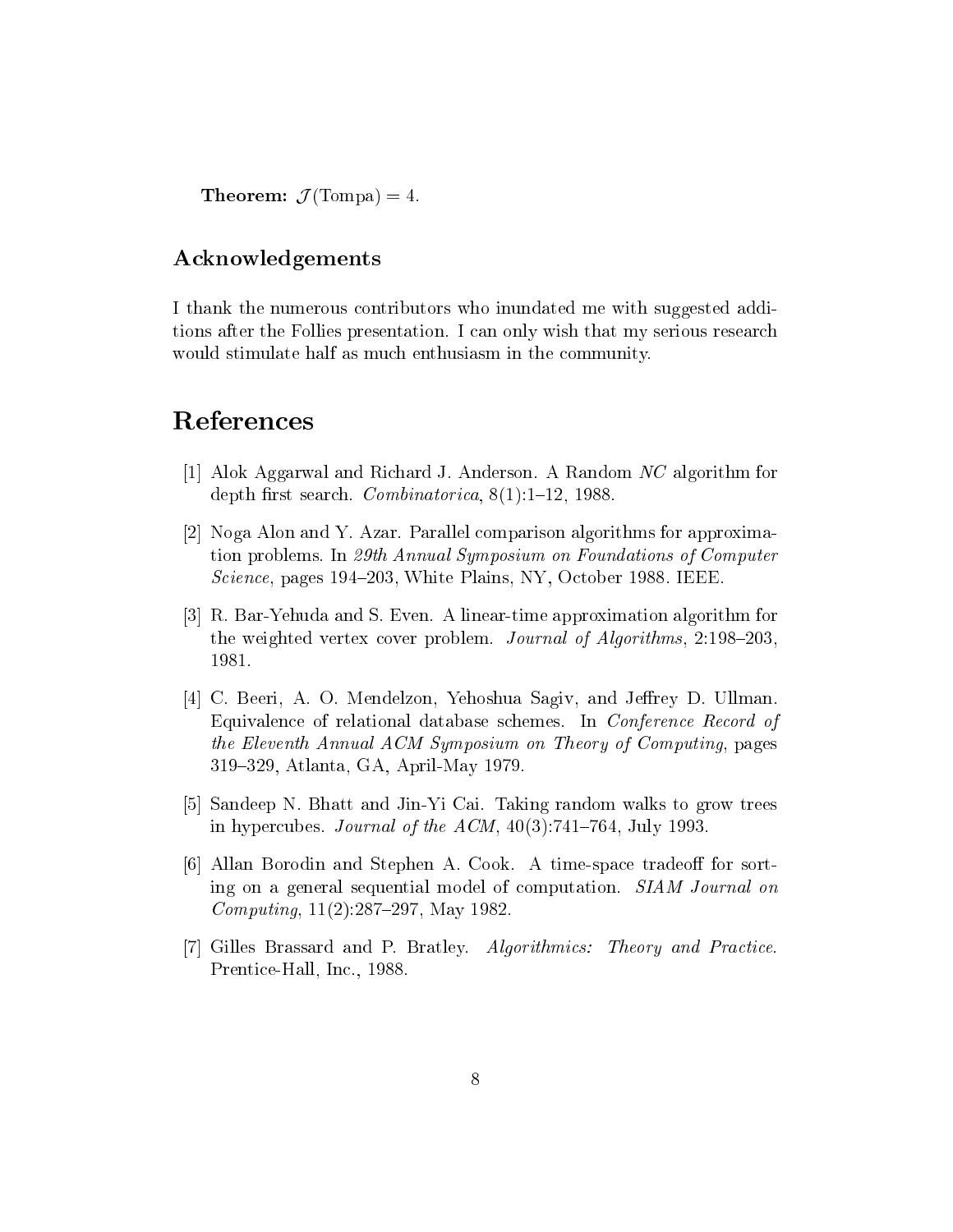- [8] Gilles Brassard and Claude Crépeau. Non-transitive transfer of confidence: A perfect zero-knowledge interactive protocol for SAT and beyond. In 27th Annual Symposium on Foundations of Computer Science pages 188–195, Toronto, Ontario, October 1986. IEEE.
- [9] P. Erdös, Ronald L. Graham, and Endre Szemerédi. On sparse graphs with dense long path. Comp. and Maths. with Appls., 1:365-369, 1975.
- [10] Michael R. Garey, R. L. Graham, and David S. Johnson. Some NPcomplete geometric problems. In Conference Record of the Eighth Annual ACM Symposium on Theory of Computing, pages 10–22, Hershey, PA, May 1976.
- [11] Oded Goldreich, Shaffi Goldwasser, and Silvio Micali. How to construct random functions. *Journal of the ACM*,  $33(4)$ :792-807, 1986.
- [12] Ronald L. Graham, Eugene L. Lawler, Jan K. Lenstra, and A. H. G. Rinnooy Kan. Optimization and approximation in deterministic sequencing and scheduling: A survey. In P. L. Hammer, E. L. Johnson, and B. H. Korte, editors, *Discrete Optimization II*, *Annals of Discrete Mathemat*ics, 5, pages 287–326. North-Holland Publishing Company, 1979.
- [13] Jeff D. Kahn, Maria M. Klawe, and D. Kleitman. Traditional galleries require fewer watchmen. SIAM Journal on Algebraic and Discrete Methods,  $4:194-206$ , 1980.
- [14] N. Karmarkar, Richard M. Karp, Richard J. Lipton, László Lovász, and Michael Luby. A Monte Carlo algorithm to approximate the permanent. Technical report, University of Toronto, 1988.
- [15] H. T. Kung and Charles E. Leiserson. Algorithms for VLSI processor arrays. In Symposium on Sparse Matrix Computations and Their Ap*plications*, November 1978.
- [16] Richard E. Ladner and Nancy A. Lynch. Relativization of questions about log space computability. Mathematical Systems Theory,  $10(1)$ :19– 32, 1976.
- [17] Eugene L. Lawler, Robert E. Tarjan, and J. Valdes. Analysis and isomorphism of series parallel digraphs. (Eventually appeared as [34]), 1982.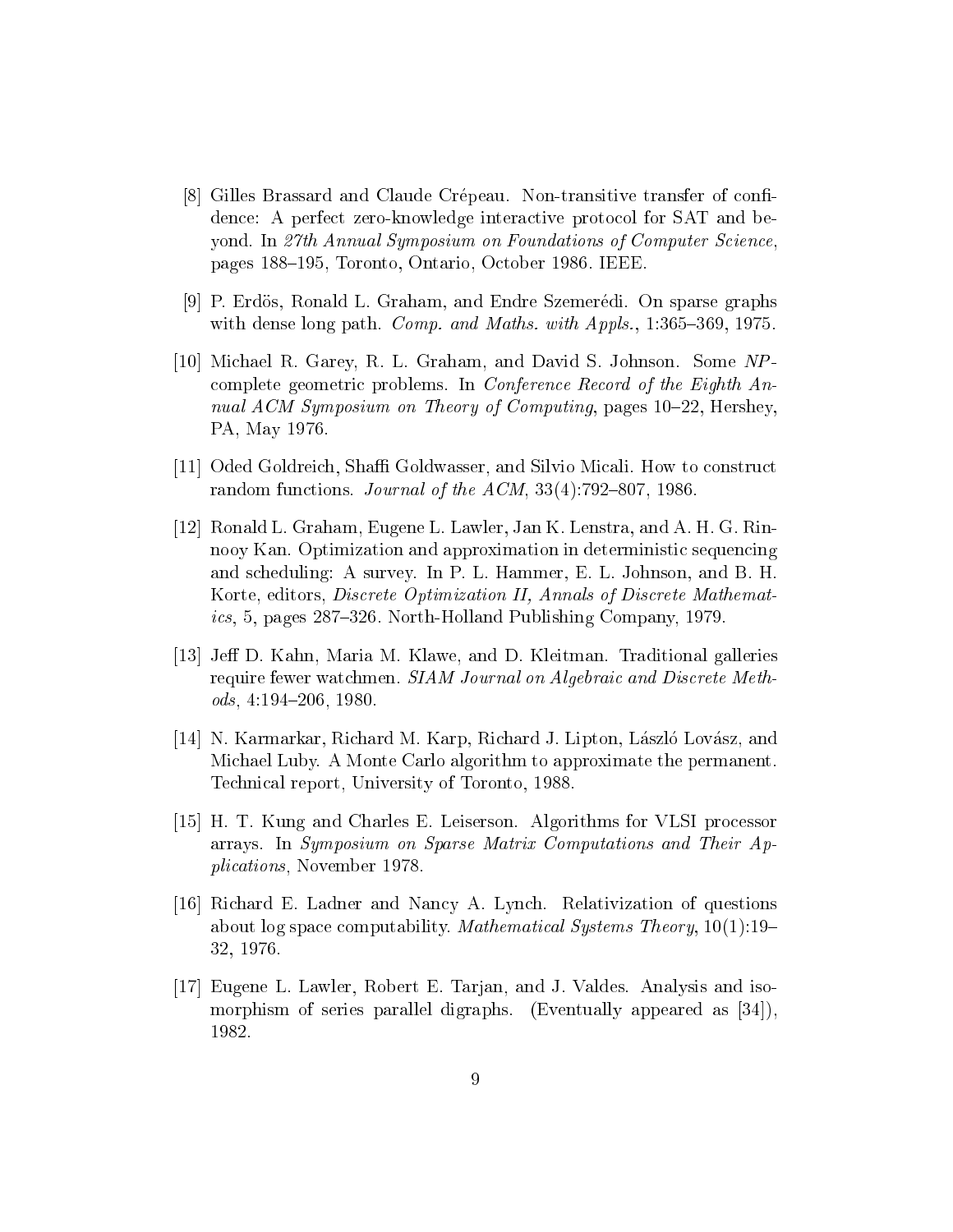- [18] F. Thomson Leighton and Charles E. Leiserson. Wafer-scale integration of systolic arrays. In 23rd Annual Symposium on Foundations of *Computer Science*, pages 297–311, Chicago, IL, November 1982. IEEE.
- [19] A. K. Lenstra, H. W. Lenstra, Jr., and László Lovász. Factoring polynomials with rational coefficients. Mathematische Annalen, 261(4):515– 534, December 1982.
- [20] William F. Ogden, W. E. Riddle, and W. C. Rounds. Complexity of expressions allowing concurrency. In *Conference Record of the Fifth An*nual ACM Symposium on Principles of Programming Languages, pages 185–194, Tucson, AZ, January 1978.
- [21] Wolfgang J. Paul, Nicholas J. Pippenger, Endre Szemerédi, and W. T. Trotter. On determinism versus non-determinism and related problems. In 24th Annual Symposium on Foundations of Computer Science, pages 429–438, Tucson, AZ, November 1983. IEEE.
- [22] Wolfgang J. Paul, E. J. Prauß, and Rüdiger Reischuk. On alternation. Acta Informatica, 14:243-255, 1980.
- [23] Wolfgang J. Paul and Rüdiger Reischuk. On alternation II. Acta Informatica,  $14:391-403$ ,  $1980$ .
- [24] Wolfgang J. Paul, Joel I. Seiferas, and Janos Simon. An information theoretic approach to time bounds for on-line computation. Journal of Computer and System Sciences, 23:108-126, 1981.
- [25] Wolfgang J. Paul and Robert E. Tarjan. Time-space trade-offs in a pebble game. Acta Informatica, 10:111-115, 1978.
- [26] Wolfgang J. Paul, Robert E. Tarjan, and J. R. Celoni. Space bounds for a game on graphs. *Mathematical Systems Theory*,  $10(3):239-251$ , 1977. Correction, *ibid.* 11(1):85, 1977.
- [27] B. Plumstead and J. Plumstead. Bounds for cube coloring. SIAM Journal on Algebraic and Discrete Methods, 6(1), January 1985.
- [28] Walter L. Ruzzo, Janos Simon, and Martin Tompa. Space-bounded hierarchies and probabilistic computations. Journal of Computer and *System Sciences*,  $28(2):216-230$ , April 1984.